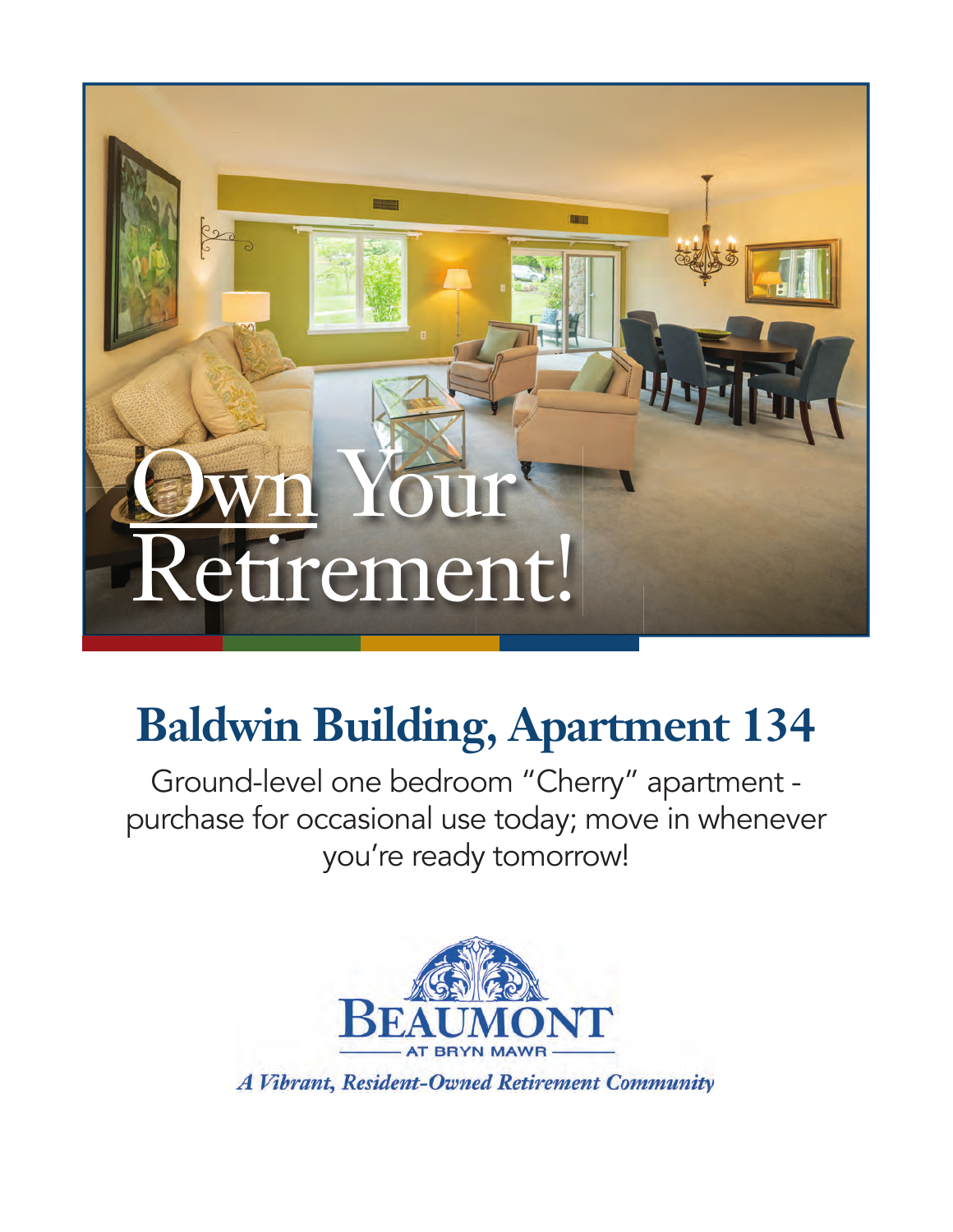

The outdoor park-scape is basically an extension of your living room. Sit back and relax, knowing that you own a spot in one of the top Life Plan communities in the world.

## **Come see your new 'piedà-terre' at Beaumont, a nationally-recognized 5-star Life Plan community!**

This spacious one bedroom apartment is the perfect stop-over on your travels, and it will stand ready whenever you want to

settle in full-time. Plus, you're never locked in - you can sell your unit at anytime!

Beaumont is located in one of the nation's top areas for medical care, and with easy airport, rail and highway access, it is the perfect jumping-off point to anywhere in the world. Enjoy our fabulous amenities, schedule your medical appointments at your leisure, and close the door behind you when you're done - everything will be taken care of!

This large one bedroom offers a comfortable 1,029 sq. ft. of living space, full bath, kitchen, fabulous patio, and indoor parking.



Smart footprint with everything you need for occasional or permanent use.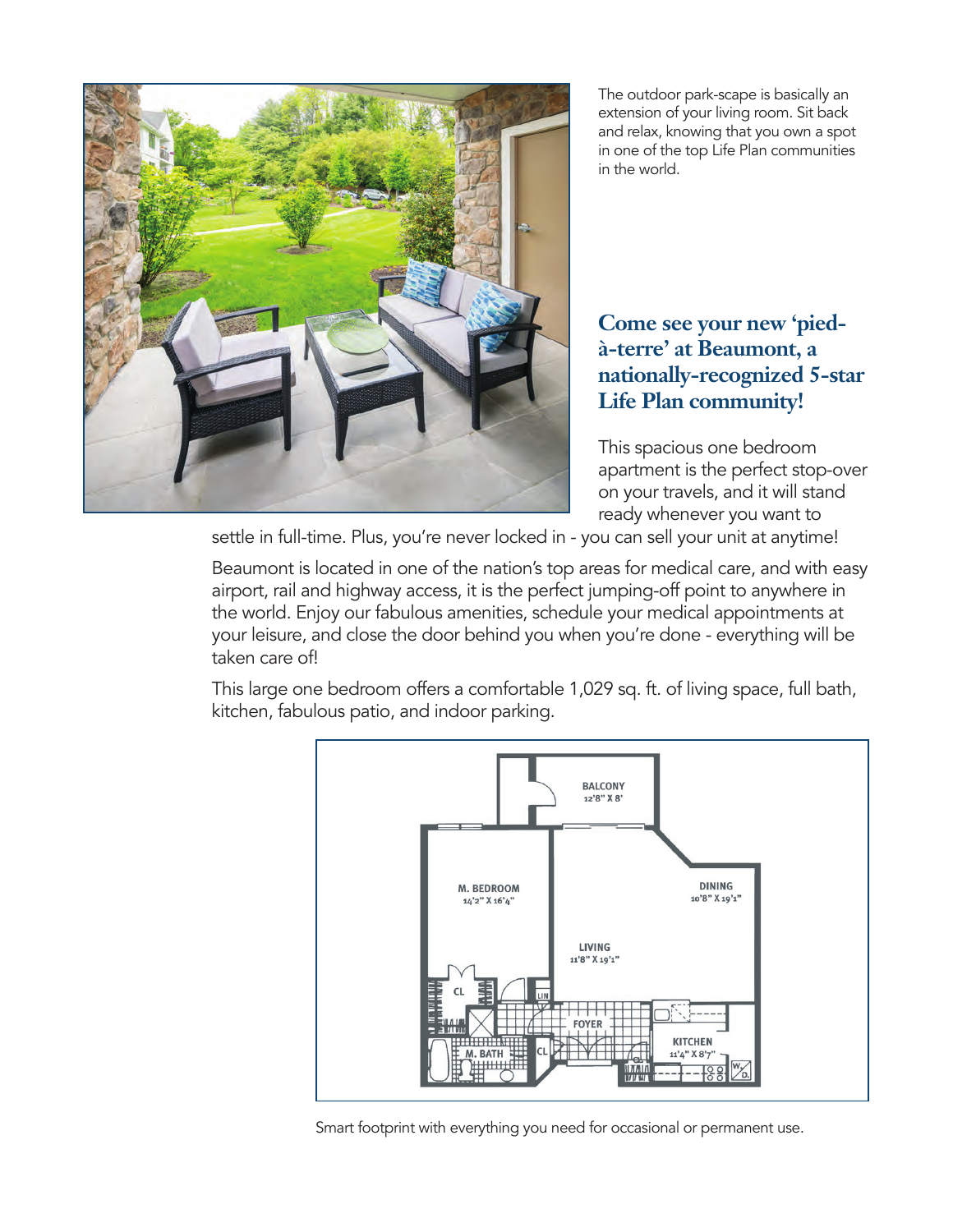



## **Offered at only \$336,000\*, this apartment is not to be missed!**

The all-inclusive monthly fee is \$5,360 for single occupancy, \$7,409 for double occupancy, plus a \$350 monthly capital assessment fee.

\*The offer price has been adjusted, and remains negotiable, to allow for the addition of a onetime special assessment of \$52,159 toward the Beaumont Campus Enhancement Project. During your tour, ask to see completed sections of Beaumont's stunning new campus look!



Bring everything with you because you'll have plenty of extra storage.



Well-planned kitchen (although we highly recommend the chefprepared meals!).